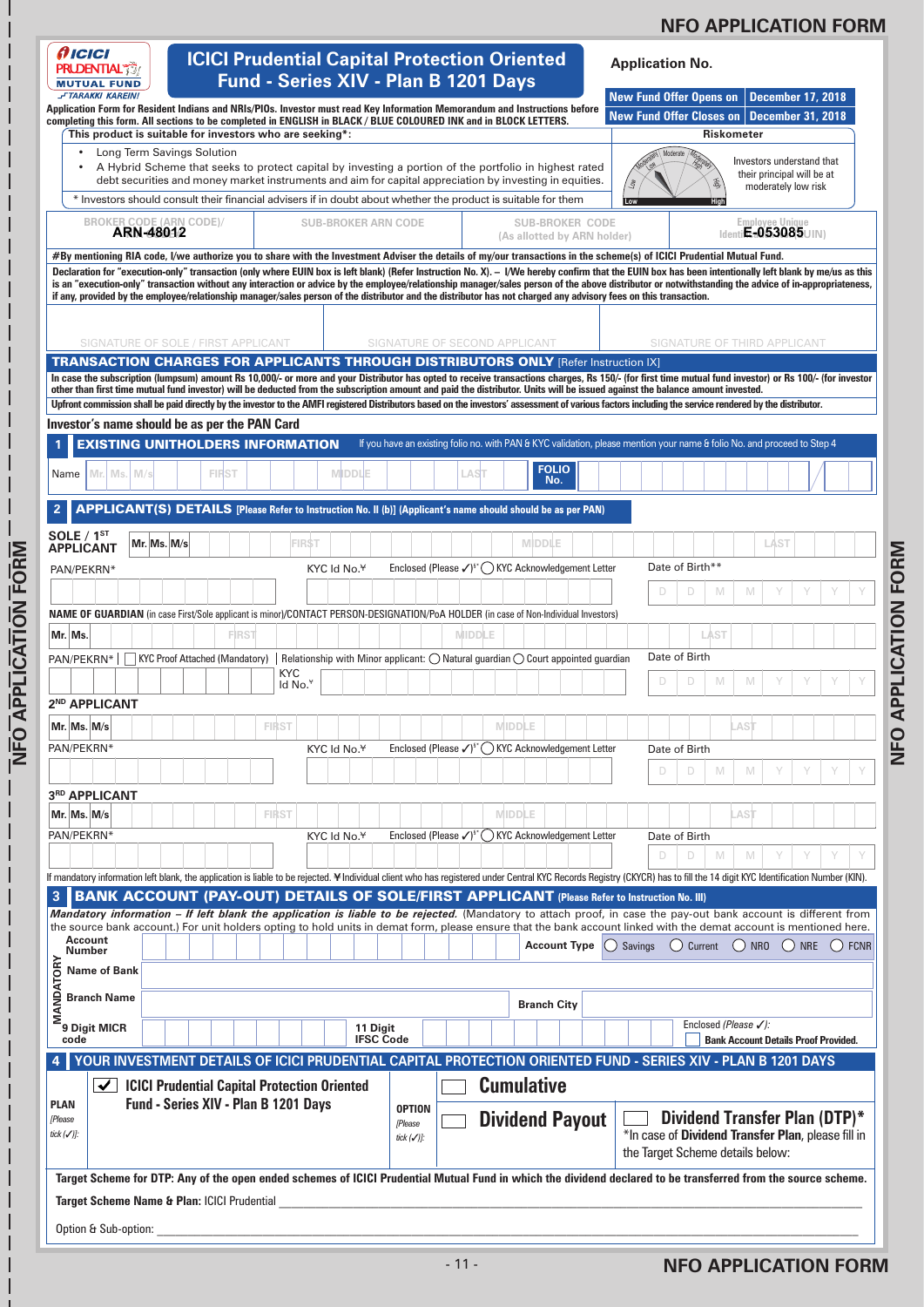| 5   PAYMENT DETAILS                                                                                                                                                                                                                                                                                                                                          |                                     |                                               |                         |                                                 |           |                               |                     |                   |                                                                         |            |                                |  |                                                    |                                                                                                                                                                                                                                                                                                                                       |              |  |                                  |  |  |
|--------------------------------------------------------------------------------------------------------------------------------------------------------------------------------------------------------------------------------------------------------------------------------------------------------------------------------------------------------------|-------------------------------------|-----------------------------------------------|-------------------------|-------------------------------------------------|-----------|-------------------------------|---------------------|-------------------|-------------------------------------------------------------------------|------------|--------------------------------|--|----------------------------------------------------|---------------------------------------------------------------------------------------------------------------------------------------------------------------------------------------------------------------------------------------------------------------------------------------------------------------------------------------|--------------|--|----------------------------------|--|--|
| <b>Amount Invested</b>                                                                                                                                                                                                                                                                                                                                       |                                     |                                               |                         | Cheque/DD No.                                   |           |                               |                     |                   | <b>Cheque/DD Date</b>                                                   |            |                                |  |                                                    | <b>Account Type (For NRI Investors)</b>                                                                                                                                                                                                                                                                                               |              |  |                                  |  |  |
| Rs.                                                                                                                                                                                                                                                                                                                                                          |                                     |                                               |                         |                                                 |           |                               |                     |                   |                                                                         | M          |                                |  |                                                    | <b>NRO</b>                                                                                                                                                                                                                                                                                                                            | <b>NRE</b>   |  | <b>FCNR</b>                      |  |  |
| BANK DETAILS Same as above [Please tick (V) if yes]<br><b>Account</b>                                                                                                                                                                                                                                                                                        |                                     |                                               |                         |                                                 |           |                               |                     |                   |                                                                         |            |                                |  |                                                    | Different from above [Please tick $(\checkmark)$ if it is different from above and fill in the bank details below]                                                                                                                                                                                                                    |              |  |                                  |  |  |
| <b>Number</b>                                                                                                                                                                                                                                                                                                                                                |                                     |                                               |                         |                                                 |           |                               |                     |                   | <b>Account Type</b>                                                     |            | () Savings                     |  | $\bigcirc$ Current                                 | $\bigcirc$ NRO                                                                                                                                                                                                                                                                                                                        | ( ) NRE      |  | $()$ FCNR                        |  |  |
| <b>BANK NAME,</b><br><b>BRANCH &amp; ADDRESS:</b>                                                                                                                                                                                                                                                                                                            |                                     |                                               |                         |                                                 |           |                               |                     |                   |                                                                         |            |                                |  |                                                    |                                                                                                                                                                                                                                                                                                                                       |              |  |                                  |  |  |
| City                                                                                                                                                                                                                                                                                                                                                         |                                     |                                               |                         |                                                 |           |                               |                     |                   |                                                                         |            |                                |  |                                                    | The cheque/demand draft should be drawn in favour of "ICICI Prudential Capital Protection Oriented Fund - Series<br>XIV - Plan B 1201 Days" and crossed "Account Payee Only". The cheque/demand draft should be payable at the<br>centre where the application is lodged. For third party investment, refer instruction no. XIII (a). |              |  |                                  |  |  |
| <b>TRIGGER ON MATURITY OF THE SCHEME</b><br><b>6</b>                                                                                                                                                                                                                                                                                                         |                                     |                                               |                         |                                                 |           |                               |                     |                   |                                                                         |            |                                |  |                                                    |                                                                                                                                                                                                                                                                                                                                       |              |  |                                  |  |  |
| Investor will have the option to set trigger at the time of application. On maturity, all the units can be switched into one of the pre-selected open-ended schemes of ICICI Prudential Mutual                                                                                                                                                               |                                     |                                               |                         |                                                 |           |                               |                     |                   |                                                                         |            |                                |  |                                                    |                                                                                                                                                                                                                                                                                                                                       |              |  |                                  |  |  |
| Fund. The trigger facility is available only for the investor who holds units under physical mode. (Please read the instruction no. XVI)                                                                                                                                                                                                                     |                                     |                                               |                         |                                                 |           |                               |                     |                   |                                                                         |            |                                |  |                                                    |                                                                                                                                                                                                                                                                                                                                       |              |  |                                  |  |  |
| <b>SOURCE SCHEME:</b><br><b>ICICI Prudential Capital Protection Oriented</b>                                                                                                                                                                                                                                                                                 |                                     |                                               |                         |                                                 |           |                               |                     |                   |                                                                         |            |                                |  |                                                    | TARGET SCHEME: (Please mention any of the open-ended schemes of ICICI Prudential Mutual Fund as target scheme)                                                                                                                                                                                                                        |              |  |                                  |  |  |
| Fund - Series XIV - Plan B 1201 Days                                                                                                                                                                                                                                                                                                                         |                                     |                                               | <b>ICICI Prudential</b> |                                                 |           |                               |                     |                   |                                                                         |            |                                |  |                                                    | the option, he will be allotted units under the default option/sub-option of the Target scheme.)                                                                                                                                                                                                                                      |              |  | (If an investor fails to specify |  |  |
| I/We have read and understood the terms and conditions applicable to the trigger facility and am/are fully aware of the risk associated with such event.<br>I/We have read and understood the Scheme Information Document (SID)/ Statement of Additional Information (SAI) and Key Information Memorandum (KIM) of the Target Scheme and have understood the |                                     |                                               |                         |                                                 |           |                               |                     |                   |                                                                         |            |                                |  |                                                    |                                                                                                                                                                                                                                                                                                                                       |              |  |                                  |  |  |
| investment objectives, investment pattern and risk factors applicable to the Target Scheme. I/We have not received nor been induced by any rebate or gifts, directly or indirectly, in opting the Trigger facility.                                                                                                                                          |                                     |                                               |                         |                                                 |           |                               |                     |                   |                                                                         |            |                                |  |                                                    |                                                                                                                                                                                                                                                                                                                                       |              |  |                                  |  |  |
| SIGNATURE(S) (If the investor does not sign then the units will, by default, be redeemed and proceeds will be paid to the Unit holder.)                                                                                                                                                                                                                      |                                     |                                               |                         |                                                 |           |                               |                     |                   |                                                                         |            |                                |  |                                                    |                                                                                                                                                                                                                                                                                                                                       |              |  |                                  |  |  |
|                                                                                                                                                                                                                                                                                                                                                              |                                     |                                               |                         |                                                 |           |                               |                     |                   |                                                                         |            |                                |  |                                                    |                                                                                                                                                                                                                                                                                                                                       |              |  |                                  |  |  |
|                                                                                                                                                                                                                                                                                                                                                              | SIGNATURE OF SOLE / FIRST APPLICANT |                                               |                         |                                                 |           | SIGNATURE OF SECOND APPLICANT |                     |                   |                                                                         |            |                                |  |                                                    | SIGNATURE OF THIRD APPLICANT                                                                                                                                                                                                                                                                                                          |              |  |                                  |  |  |
| <b>MODE OF HOLDING</b>                                                                                                                                                                                                                                                                                                                                       |                                     |                                               |                         | $\bigcirc$ Single                               |           | $\circlearrowright$ Joint     |                     |                   | $\circlearrowright$ Anyone or Survivor (Default)                        |            |                                |  |                                                    |                                                                                                                                                                                                                                                                                                                                       |              |  |                                  |  |  |
| TAX STATUS [Please tick (V)]<br>8                                                                                                                                                                                                                                                                                                                            |                                     |                                               |                         |                                                 |           |                               |                     |                   |                                                                         |            |                                |  |                                                    |                                                                                                                                                                                                                                                                                                                                       |              |  |                                  |  |  |
| $\Box$ Resident Individual                                                                                                                                                                                                                                                                                                                                   | $\Box$ NRI                          |                                               | $\Box$ Partnership FIRM |                                                 |           |                               | □ Government Body   |                   |                                                                         |            | Foreign Portfolio Investor     |  | $\Box$ QFI                                         | $\Box$ NPS Trust                                                                                                                                                                                                                                                                                                                      |              |  |                                  |  |  |
| $\Box$ On behalf of Minor                                                                                                                                                                                                                                                                                                                                    | $\Box$ Foreign National             |                                               | $\Box$ Company          |                                                 |           | $\Box$ AOP/BOI                |                     |                   |                                                                         |            | $\Box$ Defence Establishment   |  |                                                    | □ NON Profit Organization/Charities                                                                                                                                                                                                                                                                                                   |              |  |                                  |  |  |
| $\square$ HUF                                                                                                                                                                                                                                                                                                                                                | □ Body Corporate                    |                                               |                         | Private Limited Company                         |           | $\square$ FII                 |                     |                   |                                                                         |            | $\Box$ Public limited company  |  | $\Box$ Bank                                        |                                                                                                                                                                                                                                                                                                                                       |              |  |                                  |  |  |
| $\Box$ Financial Institution                                                                                                                                                                                                                                                                                                                                 | □ Trust/Society/NGO                 |                                               |                         | $\Box$ Limited Partnership (LLP)                |           |                               | Sole Proprietorship |                   |                                                                         |            | $\Box$ Others (Please specify) |  |                                                    |                                                                                                                                                                                                                                                                                                                                       |              |  |                                  |  |  |
| <b>DEMAT ACCOUNT DETAILS (Optional - Please refer Instruction No. VIII)</b><br>9<br><b>NSDL: Depository Participant (DP) ID (NSDL only)</b>                                                                                                                                                                                                                  |                                     | <b>Beneficiary Account Number (NSDL only)</b> |                         |                                                 |           |                               |                     |                   |                                                                         |            |                                |  |                                                    |                                                                                                                                                                                                                                                                                                                                       |              |  |                                  |  |  |
|                                                                                                                                                                                                                                                                                                                                                              |                                     |                                               |                         |                                                 |           |                               |                     |                   | <b>CDSL: Depository Participant (DP) ID (CDSL only)</b>                 |            |                                |  |                                                    |                                                                                                                                                                                                                                                                                                                                       |              |  |                                  |  |  |
|                                                                                                                                                                                                                                                                                                                                                              |                                     |                                               |                         |                                                 |           |                               |                     |                   |                                                                         |            |                                |  |                                                    |                                                                                                                                                                                                                                                                                                                                       |              |  |                                  |  |  |
| <b>CORRESPONDENCE DETAILS OF SOLE/FIRST APPLICANT:</b><br>10                                                                                                                                                                                                                                                                                                 |                                     |                                               |                         |                                                 |           |                               |                     |                   | <b>Overseas Address (Mandatory for NRI / FII Applicants)</b>            |            |                                |  |                                                    |                                                                                                                                                                                                                                                                                                                                       |              |  |                                  |  |  |
| Correspondence Address (Please provide full address)*                                                                                                                                                                                                                                                                                                        | HOUSE / FLAT NO.                    |                                               |                         |                                                 |           |                               |                     |                   |                                                                         |            |                                |  |                                                    |                                                                                                                                                                                                                                                                                                                                       |              |  |                                  |  |  |
|                                                                                                                                                                                                                                                                                                                                                              |                                     |                                               |                         |                                                 |           |                               |                     |                   |                                                                         |            | HOUSE / FLAT NO.               |  |                                                    |                                                                                                                                                                                                                                                                                                                                       |              |  |                                  |  |  |
|                                                                                                                                                                                                                                                                                                                                                              | <b>STREET ADDRESS</b>               |                                               |                         |                                                 |           |                               |                     |                   |                                                                         |            |                                |  | <b>STREET ADDRESS</b>                              |                                                                                                                                                                                                                                                                                                                                       |              |  |                                  |  |  |
| CITY / TOWN                                                                                                                                                                                                                                                                                                                                                  |                                     |                                               | <b>STATE</b>            |                                                 |           |                               |                     |                   | CITY / TOWN                                                             |            |                                |  |                                                    |                                                                                                                                                                                                                                                                                                                                       | <b>STATE</b> |  |                                  |  |  |
| COUNTRY                                                                                                                                                                                                                                                                                                                                                      |                                     |                                               | PIN CODE                |                                                 |           |                               |                     |                   | COUNTRY                                                                 |            |                                |  |                                                    |                                                                                                                                                                                                                                                                                                                                       | PIN CODE     |  |                                  |  |  |
| Tel.                                                                                                                                                                                                                                                                                                                                                         | Office                              |                                               |                         |                                                 | Residence |                               |                     |                   |                                                                         | Mobile     |                                |  |                                                    |                                                                                                                                                                                                                                                                                                                                       |              |  |                                  |  |  |
|                                                                                                                                                                                                                                                                                                                                                              |                                     |                                               |                         |                                                 |           |                               |                     |                   |                                                                         |            |                                |  |                                                    |                                                                                                                                                                                                                                                                                                                                       |              |  |                                  |  |  |
| Email $f$                                                                                                                                                                                                                                                                                                                                                    |                                     |                                               |                         |                                                 |           |                               |                     |                   |                                                                         |            |                                |  |                                                    |                                                                                                                                                                                                                                                                                                                                       |              |  |                                  |  |  |
| ∏Please tick (✔) if you wish to receive Annual Report or Abridged Summary via Post - (Default communication mode is E-mail) [Refer Instruction No.VI(a)]                                                                                                                                                                                                     |                                     |                                               |                         |                                                 |           |                               |                     |                   |                                                                         |            |                                |  |                                                    |                                                                                                                                                                                                                                                                                                                                       |              |  |                                  |  |  |
| ] Please tick (✔) if you wish to receive Account statement / Other statutory information via Post instead of Email [Refer Instruction No.VI(b)]                                                                                                                                                                                                              |                                     |                                               |                         |                                                 |           |                               |                     | $\bigcirc$ Weekly |                                                                         |            | $\bigcap$ Monthly              |  | $\bigcap$ Quarterly                                |                                                                                                                                                                                                                                                                                                                                       |              |  |                                  |  |  |
| Please $\checkmark$ any of the frequencies to receive Account Statement through e-mail $\hat{\cdot}$ : $\bigcirc$ Daily<br>* Mandatory information – If left blank the application is liable to be rejected.                                                                                                                                                 |                                     |                                               |                         |                                                 |           |                               |                     |                   |                                                                         |            |                                |  |                                                    | $\bigcirc$ Half Yearly<br># Name of Guardian/Contact Person is Mandatory in case of Minor/Non-Individual Investor.                                                                                                                                                                                                                    |              |  | $\bigcirc$ Annually              |  |  |
| ** Mandatory in case the Sole/First applicant is minor.<br><sup>§</sup> For KYC requirements, please refer to the instruction Nos. II b(5) & VII                                                                                                                                                                                                             |                                     |                                               |                         |                                                 |           |                               |                     |                   | <sup>£</sup> For email communication please refer to instruction no. VI |            |                                |  |                                                    | For documents to be submitted on behalf of minor folio refer instruction II-b(3)                                                                                                                                                                                                                                                      |              |  |                                  |  |  |
|                                                                                                                                                                                                                                                                                                                                                              |                                     |                                               |                         |                                                 |           |                               |                     |                   |                                                                         |            |                                |  |                                                    |                                                                                                                                                                                                                                                                                                                                       |              |  |                                  |  |  |
| <b>FATCA AND CRS DETAILS FOR INDIVIDUALS (Including Sole Proprietor) (Mandatory)</b><br>11<br>Non-Individual investors should mandatorily fill separate FATCA Form (Annexure II)                                                                                                                                                                             |                                     |                                               |                         |                                                 |           |                               |                     |                   |                                                                         |            |                                |  |                                                    |                                                                                                                                                                                                                                                                                                                                       |              |  |                                  |  |  |
| The below information is required for all applicants/guardian                                                                                                                                                                                                                                                                                                |                                     |                                               |                         |                                                 |           |                               |                     |                   |                                                                         |            |                                |  |                                                    |                                                                                                                                                                                                                                                                                                                                       |              |  |                                  |  |  |
|                                                                                                                                                                                                                                                                                                                                                              |                                     | <b>Place/City of Birth</b>                    |                         |                                                 |           | <b>Country of Birth</b>       |                     |                   |                                                                         |            |                                |  |                                                    | <b>Country of Citizenship / Nationality</b>                                                                                                                                                                                                                                                                                           |              |  |                                  |  |  |
| <b>First Applicant / Guardian</b>                                                                                                                                                                                                                                                                                                                            |                                     |                                               |                         |                                                 |           |                               |                     |                   |                                                                         | ( )Indian  |                                |  |                                                    | () U.S. () Others (Please specify)                                                                                                                                                                                                                                                                                                    |              |  |                                  |  |  |
| <b>Second Applicant</b>                                                                                                                                                                                                                                                                                                                                      |                                     |                                               |                         |                                                 |           |                               |                     |                   |                                                                         | ( ) Indian |                                |  |                                                    | $\bigcirc$ U.S. $\bigcirc$ Others (Please specify)                                                                                                                                                                                                                                                                                    |              |  |                                  |  |  |
| <b>Third Applicant</b>                                                                                                                                                                                                                                                                                                                                       |                                     |                                               |                         |                                                 |           |                               |                     |                   | ( ) Indian                                                              |            |                                |  | $\bigcirc$ U.S. $\bigcirc$ Others (Please specify) |                                                                                                                                                                                                                                                                                                                                       |              |  |                                  |  |  |
| Are you a tax resident (i.e., are you assessed for Tax) in any other country outside India?                                                                                                                                                                                                                                                                  |                                     |                                               |                         |                                                 |           | ( ) Yes                       | ( ) No              |                   | [Please tick $(\checkmark)$ ]                                           |            |                                |  |                                                    |                                                                                                                                                                                                                                                                                                                                       |              |  |                                  |  |  |
| If 'YES' please fill for ALL countries (other than India) in which you are a Resident for tax purpose i.e. where you are a Citizen/Resident / Green Card Holder / Tax Resident in the respective countries.                                                                                                                                                  |                                     |                                               |                         | <b>Tax Identification Number or</b>             |           |                               |                     |                   |                                                                         |            | <b>Identification Type</b>     |  |                                                    | If TIN is not available please tick $(\checkmark)$                                                                                                                                                                                                                                                                                    |              |  |                                  |  |  |
|                                                                                                                                                                                                                                                                                                                                                              |                                     | <b>Country of Tax Residency</b>               |                         |                                                 |           | <b>Functional Equivalent</b>  |                     |                   |                                                                         |            | (TIN or other please specify)  |  |                                                    | the reason A, B or C (as defined below)                                                                                                                                                                                                                                                                                               |              |  |                                  |  |  |
| <b>First Applicant / Guardian</b>                                                                                                                                                                                                                                                                                                                            |                                     |                                               |                         |                                                 |           |                               |                     |                   |                                                                         |            |                                |  |                                                    | Reason: $A \Box$                                                                                                                                                                                                                                                                                                                      | BП           |  | $\complement$                    |  |  |
| <b>Second Applicant</b>                                                                                                                                                                                                                                                                                                                                      |                                     |                                               |                         |                                                 |           |                               |                     |                   |                                                                         |            |                                |  |                                                    | Reason: $A \Box$                                                                                                                                                                                                                                                                                                                      | $B\Box$      |  | $\complement \Box$               |  |  |
| <b>Third Applicant</b>                                                                                                                                                                                                                                                                                                                                       |                                     |                                               |                         |                                                 |           |                               |                     |                   |                                                                         |            |                                |  |                                                    | Reason: $A \Box$                                                                                                                                                                                                                                                                                                                      | B□           |  | $\mathfrak{c}\,\Box$             |  |  |
| $\Box$ Reason A $\Rightarrow$ The country where the Account Holder is liable to pay tax does not issue Tax Identification Numbers to its residents.                                                                                                                                                                                                          |                                     |                                               |                         |                                                 |           |                               |                     |                   |                                                                         |            |                                |  |                                                    |                                                                                                                                                                                                                                                                                                                                       |              |  |                                  |  |  |
| $\Box$ Reason B $\Rightarrow$ No TIN required (Select this reason Only if the authorities of the respective country of tax residence do not require the TIN to be collected)<br>$\Box$ Reason C $\Rightarrow$ Others, please state the reason thereof:                                                                                                       |                                     |                                               |                         |                                                 |           |                               |                     |                   |                                                                         |            |                                |  |                                                    |                                                                                                                                                                                                                                                                                                                                       |              |  |                                  |  |  |
| <b>Address Type of Sole/1st Holder:</b>                                                                                                                                                                                                                                                                                                                      |                                     |                                               |                         | <b>Address Type of 2nd Holder:</b>              |           |                               |                     |                   |                                                                         |            |                                |  |                                                    | <b>Address Type of 3rd Holder:</b>                                                                                                                                                                                                                                                                                                    |              |  |                                  |  |  |
| () Residential () Registered Office () Business                                                                                                                                                                                                                                                                                                              |                                     |                                               |                         | () Residential () Registered Office () Business |           |                               |                     |                   |                                                                         |            |                                |  |                                                    | () Residential () Registered Office () Business                                                                                                                                                                                                                                                                                       |              |  |                                  |  |  |
| Annexure I and Annexure II are available on the website of AMC i.e. www.icicipruamc.com or at the Investor Service Centres (ISCs) of ICICI Prudential Mutual Fund.                                                                                                                                                                                           |                                     |                                               |                         |                                                 |           |                               |                     |                   |                                                                         |            |                                |  |                                                    |                                                                                                                                                                                                                                                                                                                                       |              |  |                                  |  |  |

**NFO APPLICATION FORM**

NFO APPLICATION FORM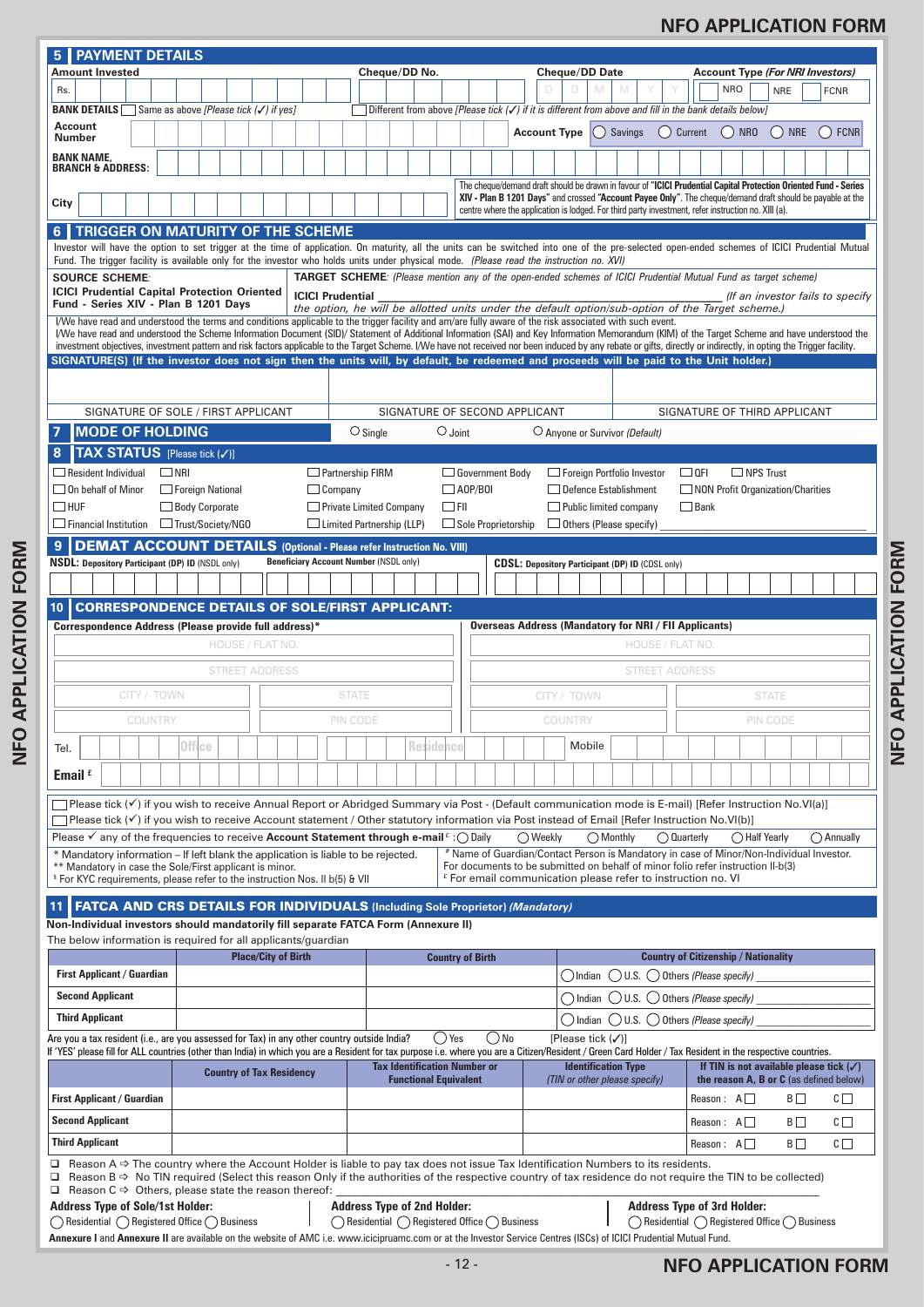| 12.                                             |                                         | <b>KYC DETAILS (Mandatory)</b>                                                                                                                                                                                                                                                                           |                                                     |                                                                                                                                                                    |                                                                                                                                                               |  |                                                    |                                    |                                                                                                                                  |                              |                                       |                                                                                                                                                                                                                                                                                                                                                                                                                                                                                                                                                                                                                                                                                                                                                                                                                                                                                                                                                                                                                                                                                                                                                                                                                                                                                                                                                                                                                                                                                                                                                                                                                                                                                                                                                                                                                                                                                                                                                                                                                                                                                                                                                                                                                                                          |  |  |
|-------------------------------------------------|-----------------------------------------|----------------------------------------------------------------------------------------------------------------------------------------------------------------------------------------------------------------------------------------------------------------------------------------------------------|-----------------------------------------------------|--------------------------------------------------------------------------------------------------------------------------------------------------------------------|---------------------------------------------------------------------------------------------------------------------------------------------------------------|--|----------------------------------------------------|------------------------------------|----------------------------------------------------------------------------------------------------------------------------------|------------------------------|---------------------------------------|----------------------------------------------------------------------------------------------------------------------------------------------------------------------------------------------------------------------------------------------------------------------------------------------------------------------------------------------------------------------------------------------------------------------------------------------------------------------------------------------------------------------------------------------------------------------------------------------------------------------------------------------------------------------------------------------------------------------------------------------------------------------------------------------------------------------------------------------------------------------------------------------------------------------------------------------------------------------------------------------------------------------------------------------------------------------------------------------------------------------------------------------------------------------------------------------------------------------------------------------------------------------------------------------------------------------------------------------------------------------------------------------------------------------------------------------------------------------------------------------------------------------------------------------------------------------------------------------------------------------------------------------------------------------------------------------------------------------------------------------------------------------------------------------------------------------------------------------------------------------------------------------------------------------------------------------------------------------------------------------------------------------------------------------------------------------------------------------------------------------------------------------------------------------------------------------------------------------------------------------------------|--|--|
| <b>Occupation</b> [Please tick $(\checkmark)$ ] |                                         |                                                                                                                                                                                                                                                                                                          |                                                     |                                                                                                                                                                    |                                                                                                                                                               |  |                                                    |                                    |                                                                                                                                  |                              |                                       |                                                                                                                                                                                                                                                                                                                                                                                                                                                                                                                                                                                                                                                                                                                                                                                                                                                                                                                                                                                                                                                                                                                                                                                                                                                                                                                                                                                                                                                                                                                                                                                                                                                                                                                                                                                                                                                                                                                                                                                                                                                                                                                                                                                                                                                          |  |  |
| Sole/First<br><b>Applicant</b>                  | $\cup$ Housewife                        | $\circlearrowright$ Private Sector Service                                                                                                                                                                                                                                                               | $\bigcirc$ Public Sector Service<br>$\circ$ Student |                                                                                                                                                                    | $\bigcirc$ Government Service<br>$\circlearrowright$ Forex Dealer                                                                                             |  | $\circ$ Business                                   | $\bigcirc$ Others (Please specify) | $\circ$ Professional                                                                                                             |                              | $\bigcirc$ Agriculturist              | $\bigcirc$ Retired                                                                                                                                                                                                                                                                                                                                                                                                                                                                                                                                                                                                                                                                                                                                                                                                                                                                                                                                                                                                                                                                                                                                                                                                                                                                                                                                                                                                                                                                                                                                                                                                                                                                                                                                                                                                                                                                                                                                                                                                                                                                                                                                                                                                                                       |  |  |
| Second<br><b>Applicant</b>                      | O Housewife                             | $\circlearrowright$ Private Sector Service                                                                                                                                                                                                                                                               | $\bigcirc$ Public Sector Service<br>$\cup$ Student  |                                                                                                                                                                    | $\circ$ Government Service<br>$\circlearrowright$ Forex Dealer                                                                                                |  | $\circ$ Business                                   | $\bigcirc$ Others (Please specify) | $\bigcirc$ Professional                                                                                                          |                              | $\bigcirc$ Agriculturist              | $\bigcirc$ Retired                                                                                                                                                                                                                                                                                                                                                                                                                                                                                                                                                                                                                                                                                                                                                                                                                                                                                                                                                                                                                                                                                                                                                                                                                                                                                                                                                                                                                                                                                                                                                                                                                                                                                                                                                                                                                                                                                                                                                                                                                                                                                                                                                                                                                                       |  |  |
| Third<br>Applicant                              | $\circlearrowright$ Housewife           | $\bigcirc$ Private Sector Service                                                                                                                                                                                                                                                                        | $\bigcirc$ Student                                  | $\bigcirc$ Public Sector Service<br>$\bigcirc$ Business<br>$\bigcirc$ Government Service<br>$\circlearrowright$ Forex Dealer<br>$\bigcirc$ Others (Please specify) |                                                                                                                                                               |  |                                                    |                                    | $\bigcirc$ Professional                                                                                                          |                              | $\bigcirc$ Agriculturist              | $\bigcirc$ Retired                                                                                                                                                                                                                                                                                                                                                                                                                                                                                                                                                                                                                                                                                                                                                                                                                                                                                                                                                                                                                                                                                                                                                                                                                                                                                                                                                                                                                                                                                                                                                                                                                                                                                                                                                                                                                                                                                                                                                                                                                                                                                                                                                                                                                                       |  |  |
|                                                 |                                         | Gross Annual Income [Please tick (/)]                                                                                                                                                                                                                                                                    |                                                     |                                                                                                                                                                    |                                                                                                                                                               |  |                                                    |                                    |                                                                                                                                  |                              |                                       |                                                                                                                                                                                                                                                                                                                                                                                                                                                                                                                                                                                                                                                                                                                                                                                                                                                                                                                                                                                                                                                                                                                                                                                                                                                                                                                                                                                                                                                                                                                                                                                                                                                                                                                                                                                                                                                                                                                                                                                                                                                                                                                                                                                                                                                          |  |  |
| <b>Sole/First Applicant</b>                     |                                         | $\circ$ Below 1 Lac $\circ$ 1-5 Lacs<br>Net worth (Mandatory for Non-Individuals) ₹                                                                                                                                                                                                                      |                                                     | $\circ$ 5-10 Lacs                                                                                                                                                  | $\bigcirc$ 10-25 Lacs $\bigcirc$ > 25 Lacs-1 crore $\bigcirc$ > 1 crore                                                                                       |  |                                                    |                                    |                                                                                                                                  |                              | (Not older than 1 year)               |                                                                                                                                                                                                                                                                                                                                                                                                                                                                                                                                                                                                                                                                                                                                                                                                                                                                                                                                                                                                                                                                                                                                                                                                                                                                                                                                                                                                                                                                                                                                                                                                                                                                                                                                                                                                                                                                                                                                                                                                                                                                                                                                                                                                                                                          |  |  |
| <b>Second Applicant</b>                         |                                         | $\bigcirc$ Below 1 Lac $\bigcirc$ 1-5 Lacs                                                                                                                                                                                                                                                               |                                                     | $\circ$ 5-10 Lacs                                                                                                                                                  |                                                                                                                                                               |  | $\bigcirc$ 10-25 Lacs $\bigcirc$ > 25 Lacs-1 crore |                                    |                                                                                                                                  |                              | ○ > 1 crore OR Net worth $\bar{\tau}$ |                                                                                                                                                                                                                                                                                                                                                                                                                                                                                                                                                                                                                                                                                                                                                                                                                                                                                                                                                                                                                                                                                                                                                                                                                                                                                                                                                                                                                                                                                                                                                                                                                                                                                                                                                                                                                                                                                                                                                                                                                                                                                                                                                                                                                                                          |  |  |
| <b>Third Applicant</b>                          |                                         | $\circ$ Below 1 Lac $\circ$ 1-5 Lacs                                                                                                                                                                                                                                                                     |                                                     | $\circ$ 5-10 Lacs                                                                                                                                                  |                                                                                                                                                               |  | $\bigcirc$ 10-25 Lacs $\bigcirc$ > 25 Lacs-1 crore |                                    | $\bigcirc$ >1 crore OR Net worth ₹                                                                                               |                              |                                       |                                                                                                                                                                                                                                                                                                                                                                                                                                                                                                                                                                                                                                                                                                                                                                                                                                                                                                                                                                                                                                                                                                                                                                                                                                                                                                                                                                                                                                                                                                                                                                                                                                                                                                                                                                                                                                                                                                                                                                                                                                                                                                                                                                                                                                                          |  |  |
| <b>Others</b> [Please tick $(\checkmark)$ ]     |                                         |                                                                                                                                                                                                                                                                                                          |                                                     |                                                                                                                                                                    |                                                                                                                                                               |  |                                                    |                                    |                                                                                                                                  |                              |                                       |                                                                                                                                                                                                                                                                                                                                                                                                                                                                                                                                                                                                                                                                                                                                                                                                                                                                                                                                                                                                                                                                                                                                                                                                                                                                                                                                                                                                                                                                                                                                                                                                                                                                                                                                                                                                                                                                                                                                                                                                                                                                                                                                                                                                                                                          |  |  |
| Sole/First                                      |                                         | For Individuals [Please tick ( $\checkmark$ )]: $\circ$ I am Politically Exposed Person (PEP) $\sim$ 0 I am Related to Politically Exposed Person (RPEP) 0 Not applicable                                                                                                                                |                                                     |                                                                                                                                                                    |                                                                                                                                                               |  |                                                    |                                    |                                                                                                                                  |                              |                                       |                                                                                                                                                                                                                                                                                                                                                                                                                                                                                                                                                                                                                                                                                                                                                                                                                                                                                                                                                                                                                                                                                                                                                                                                                                                                                                                                                                                                                                                                                                                                                                                                                                                                                                                                                                                                                                                                                                                                                                                                                                                                                                                                                                                                                                                          |  |  |
| <b>Applicant</b>                                |                                         | For Non-Individuals [Please tick ( $\checkmark$ )] (Please attach mandatory Ultimate Beneficial Ownership (UBO) declaration form - Refer instruction no. XVII):                                                                                                                                          |                                                     |                                                                                                                                                                    |                                                                                                                                                               |  |                                                    |                                    |                                                                                                                                  |                              |                                       | (i) Foreign Exchange / Money Changer Services - $\circ$ YES $\circ$ NO; (ii) Gaming /Gambling /Lottery/Casino Services - O YES $\circ$ NO; (iii) Money Lending / Pawning - O YES $\circ$ NO                                                                                                                                                                                                                                                                                                                                                                                                                                                                                                                                                                                                                                                                                                                                                                                                                                                                                                                                                                                                                                                                                                                                                                                                                                                                                                                                                                                                                                                                                                                                                                                                                                                                                                                                                                                                                                                                                                                                                                                                                                                              |  |  |
| <b>Second Applicant</b>                         |                                         | $\bigcirc$ Politically Exposed Person (PEP) $\hat{ }$ $\circ$ Related to Politically Exposed Person (RPEP)                                                                                                                                                                                               |                                                     |                                                                                                                                                                    |                                                                                                                                                               |  |                                                    | $\bigcirc$ Not applicable          |                                                                                                                                  |                              |                                       |                                                                                                                                                                                                                                                                                                                                                                                                                                                                                                                                                                                                                                                                                                                                                                                                                                                                                                                                                                                                                                                                                                                                                                                                                                                                                                                                                                                                                                                                                                                                                                                                                                                                                                                                                                                                                                                                                                                                                                                                                                                                                                                                                                                                                                                          |  |  |
| <b>Third Applicant</b>                          |                                         | $\bigcirc$ Politically Exposed Person (PEP) $\hat{ }$ $\circ$ Related to Politically Exposed Person (RPEP)                                                                                                                                                                                               |                                                     |                                                                                                                                                                    |                                                                                                                                                               |  |                                                    | $\bigcirc$ Not applicable          |                                                                                                                                  |                              |                                       |                                                                                                                                                                                                                                                                                                                                                                                                                                                                                                                                                                                                                                                                                                                                                                                                                                                                                                                                                                                                                                                                                                                                                                                                                                                                                                                                                                                                                                                                                                                                                                                                                                                                                                                                                                                                                                                                                                                                                                                                                                                                                                                                                                                                                                                          |  |  |
|                                                 |                                         | <b>NOMINATION DETAILS</b> (Refer instruction IV)                                                                                                                                                                                                                                                         |                                                     |                                                                                                                                                                    |                                                                                                                                                               |  |                                                    |                                    |                                                                                                                                  |                              |                                       |                                                                                                                                                                                                                                                                                                                                                                                                                                                                                                                                                                                                                                                                                                                                                                                                                                                                                                                                                                                                                                                                                                                                                                                                                                                                                                                                                                                                                                                                                                                                                                                                                                                                                                                                                                                                                                                                                                                                                                                                                                                                                                                                                                                                                                                          |  |  |
|                                                 |                                         | I/We hereby nominate the undermentioned nominee(s) to receive the amount to my/our credit in event of my/our death as follows:                                                                                                                                                                           |                                                     |                                                                                                                                                                    |                                                                                                                                                               |  |                                                    |                                    |                                                                                                                                  |                              |                                       |                                                                                                                                                                                                                                                                                                                                                                                                                                                                                                                                                                                                                                                                                                                                                                                                                                                                                                                                                                                                                                                                                                                                                                                                                                                                                                                                                                                                                                                                                                                                                                                                                                                                                                                                                                                                                                                                                                                                                                                                                                                                                                                                                                                                                                                          |  |  |
|                                                 |                                         | Name and address of Nominee(s)<br>(Please tick if Nominee's address is                                                                                                                                                                                                                                   |                                                     | Applicant's<br><b>Relationship</b><br>with the                                                                                                                     | <b>Date of Birth</b>                                                                                                                                          |  |                                                    | Name and address of Guardian       |                                                                                                                                  | <b>Signature of Nominee/</b> | Guardian, if nominee is a minor       | Proportion (%) in<br>which the units will<br>be shared by each                                                                                                                                                                                                                                                                                                                                                                                                                                                                                                                                                                                                                                                                                                                                                                                                                                                                                                                                                                                                                                                                                                                                                                                                                                                                                                                                                                                                                                                                                                                                                                                                                                                                                                                                                                                                                                                                                                                                                                                                                                                                                                                                                                                           |  |  |
|                                                 |                                         | same as 1st/Sole Applicant's address)                                                                                                                                                                                                                                                                    |                                                     | Nominee                                                                                                                                                            | [To be furnished in case the Nominee is a minor (Mandatory)]                                                                                                  |  |                                                    |                                    |                                                                                                                                  |                              |                                       | <b>Nominee (Should</b><br>aggregate to 100%)                                                                                                                                                                                                                                                                                                                                                                                                                                                                                                                                                                                                                                                                                                                                                                                                                                                                                                                                                                                                                                                                                                                                                                                                                                                                                                                                                                                                                                                                                                                                                                                                                                                                                                                                                                                                                                                                                                                                                                                                                                                                                                                                                                                                             |  |  |
| Nominee 1                                       |                                         |                                                                                                                                                                                                                                                                                                          |                                                     |                                                                                                                                                                    |                                                                                                                                                               |  |                                                    |                                    |                                                                                                                                  |                              |                                       |                                                                                                                                                                                                                                                                                                                                                                                                                                                                                                                                                                                                                                                                                                                                                                                                                                                                                                                                                                                                                                                                                                                                                                                                                                                                                                                                                                                                                                                                                                                                                                                                                                                                                                                                                                                                                                                                                                                                                                                                                                                                                                                                                                                                                                                          |  |  |
|                                                 |                                         | Nominee 2                                                                                                                                                                                                                                                                                                |                                                     |                                                                                                                                                                    |                                                                                                                                                               |  |                                                    |                                    |                                                                                                                                  |                              |                                       |                                                                                                                                                                                                                                                                                                                                                                                                                                                                                                                                                                                                                                                                                                                                                                                                                                                                                                                                                                                                                                                                                                                                                                                                                                                                                                                                                                                                                                                                                                                                                                                                                                                                                                                                                                                                                                                                                                                                                                                                                                                                                                                                                                                                                                                          |  |  |
|                                                 |                                         | Nominee 3                                                                                                                                                                                                                                                                                                |                                                     |                                                                                                                                                                    |                                                                                                                                                               |  |                                                    |                                    |                                                                                                                                  |                              |                                       |                                                                                                                                                                                                                                                                                                                                                                                                                                                                                                                                                                                                                                                                                                                                                                                                                                                                                                                                                                                                                                                                                                                                                                                                                                                                                                                                                                                                                                                                                                                                                                                                                                                                                                                                                                                                                                                                                                                                                                                                                                                                                                                                                                                                                                                          |  |  |
|                                                 |                                         | <b>INVESTOR(S) DECLARATION &amp; SIGNATURE(S)</b>                                                                                                                                                                                                                                                        |                                                     |                                                                                                                                                                    |                                                                                                                                                               |  |                                                    |                                    |                                                                                                                                  |                              |                                       |                                                                                                                                                                                                                                                                                                                                                                                                                                                                                                                                                                                                                                                                                                                                                                                                                                                                                                                                                                                                                                                                                                                                                                                                                                                                                                                                                                                                                                                                                                                                                                                                                                                                                                                                                                                                                                                                                                                                                                                                                                                                                                                                                                                                                                                          |  |  |
|                                                 |                                         | SMS, telecall, etc. If you do not wish to receive, please call on tollfree no. 1800 222 999 (MTNL/BSNL) or 1800 200 6666 (Others).<br>and Transfer Agent (RTA). I/We agree to notify the AMC/the Fund immediately upon change in any information furnished by me.<br>SIGNATURE OF SOLE / FIRST APPLICANT |                                                     |                                                                                                                                                                    | <b>SIGNATURE OF SECOND APPLICANT</b>                                                                                                                          |  |                                                    |                                    |                                                                                                                                  |                              | <b>SIGNATURE OF THIRD APPLICANT</b>   | The Trustee, ICICI Prudential Mutual Fund, I/We have read, understood and hereby agree to abide by the Scheme Information Document/Key Information Memorandum of the Scheme, Foreign<br>Account Tax Compliance Act (FATCA) and Common Reporting Standards (CRS) under FATCA & CRS provision of the Central Board of Direct Taxes notified Rules 114 F to 114H, as part of the Income-tax<br>Rules, 1962. I/We apply for the units of the Fund and agree to abide by the terms, conditions, rules and regulations of the scheme and other statutory requirements of SEBI, AMFI, Prevention of Money<br>Laundering Act, 2002 and such other regulations as may be applicable from time to time. I/We confirm to have understood the investment objectives, investment pattern, and risk factors applicable<br>to Plans/Options under the Scheme(s). I/we have not received nor been induced by any rebate or gifts, directly or indirectly, in making this investment. I/We declare that the amount invested in the<br>Scheme is through legitimate sources only and is not designed for the purpose of contravention or evasion of any Act, Regulations or any other applicable laws enacted by the Government of India or<br>any Statutory Authority. I/We agree that in case my/our investment in the Scheme is equal to or more than 25% of the corpus of the plan, then ICICI Prudential Asset Management Co. Ltd.(the 'AMC'),<br>has full right to refund the excess to me/us to bring my/our investment below 25%. I/We hereby declare that I/we do not have any existing Micro SIPs which together with the current application will<br>result in a total investments exceeding Rs.50,000 in a year. The ARN holder has disclosed to me/us all the commissions (in the form of trail commission or any other mode), payable to him for the<br>different competing Schemes of various Mutual Funds from amongst which the Scheme is being recommended to me/us. I/We interested in receiving promotional material from the AMC via mail,<br>Information/documents given in/with this application form is true and complete in all respects and I/we agree to provide any additional information that may be required by the AMC/the Fund/ Registrar |  |  |
|                                                 |                                         |                                                                                                                                                                                                                                                                                                          |                                                     |                                                                                                                                                                    |                                                                                                                                                               |  |                                                    |                                    |                                                                                                                                  |                              |                                       |                                                                                                                                                                                                                                                                                                                                                                                                                                                                                                                                                                                                                                                                                                                                                                                                                                                                                                                                                                                                                                                                                                                                                                                                                                                                                                                                                                                                                                                                                                                                                                                                                                                                                                                                                                                                                                                                                                                                                                                                                                                                                                                                                                                                                                                          |  |  |
| <i><b>AICICI</b></i><br>ACKNOWLEDGEMENT         |                                         |                                                                                                                                                                                                                                                                                                          |                                                     |                                                                                                                                                                    | ---------------<br><b>ICICI Prudential Capital Protection Oriented Fund - Series XIV - Plan B 1201</b><br>Days ACKNOWLEDGEMENT SLIP (Please Retain this Slip) |  |                                                    |                                    |                                                                                                                                  | <b>Application No.</b>       |                                       |                                                                                                                                                                                                                                                                                                                                                                                                                                                                                                                                                                                                                                                                                                                                                                                                                                                                                                                                                                                                                                                                                                                                                                                                                                                                                                                                                                                                                                                                                                                                                                                                                                                                                                                                                                                                                                                                                                                                                                                                                                                                                                                                                                                                                                                          |  |  |
|                                                 | <b>PRUDENTIAL</b><br><b>MUTUAL FUND</b> |                                                                                                                                                                                                                                                                                                          |                                                     |                                                                                                                                                                    | To be filled in by the Investor. Subject to realization of cheque and furnishing of Mandatory Information.                                                    |  |                                                    |                                    |                                                                                                                                  |                              |                                       |                                                                                                                                                                                                                                                                                                                                                                                                                                                                                                                                                                                                                                                                                                                                                                                                                                                                                                                                                                                                                                                                                                                                                                                                                                                                                                                                                                                                                                                                                                                                                                                                                                                                                                                                                                                                                                                                                                                                                                                                                                                                                                                                                                                                                                                          |  |  |
|                                                 | EXISTING FOLIO NO.<br>Investor's Name:  |                                                                                                                                                                                                                                                                                                          |                                                     |                                                                                                                                                                    |                                                                                                                                                               |  |                                                    |                                    |                                                                                                                                  |                              |                                       |                                                                                                                                                                                                                                                                                                                                                                                                                                                                                                                                                                                                                                                                                                                                                                                                                                                                                                                                                                                                                                                                                                                                                                                                                                                                                                                                                                                                                                                                                                                                                                                                                                                                                                                                                                                                                                                                                                                                                                                                                                                                                                                                                                                                                                                          |  |  |
| <b>PLAN</b><br>[Please tick (/)]:               |                                         | □ ICICI Prudential Capital Protection Oriented Fund - Series XIV - Plan B 1201 Days                                                                                                                                                                                                                      |                                                     |                                                                                                                                                                    |                                                                                                                                                               |  |                                                    |                                    | $\Box$ Cumulative option<br><b>OPTION</b><br>$\Box$ Dividend Payout option<br>[Please tick (/)]:<br>Dividend Transfer Plan (DTP) |                              |                                       |                                                                                                                                                                                                                                                                                                                                                                                                                                                                                                                                                                                                                                                                                                                                                                                                                                                                                                                                                                                                                                                                                                                                                                                                                                                                                                                                                                                                                                                                                                                                                                                                                                                                                                                                                                                                                                                                                                                                                                                                                                                                                                                                                                                                                                                          |  |  |
|                                                 |                                         |                                                                                                                                                                                                                                                                                                          |                                                     |                                                                                                                                                                    |                                                                                                                                                               |  |                                                    |                                    |                                                                                                                                  |                              |                                       |                                                                                                                                                                                                                                                                                                                                                                                                                                                                                                                                                                                                                                                                                                                                                                                                                                                                                                                                                                                                                                                                                                                                                                                                                                                                                                                                                                                                                                                                                                                                                                                                                                                                                                                                                                                                                                                                                                                                                                                                                                                                                                                                                                                                                                                          |  |  |
| Amt. Rs.                                        |                                         | Central Service Office, 2nd Floor, Block B-2, Nirlon Knowledge Park, Western Express Highway, Goregaon (East), Mumbai - 400 063. India                                                                                                                                                                   |                                                     |                                                                                                                                                                    | Cheque/DD No. 4td: 6 ank & Branch<br>FOR ANY ASSISTANCE OR FURTHER INFORMATION PLEASE CONTACT US<br><b>ICICI Prudential Asset Management Company Limited</b>  |  |                                                    |                                    |                                                                                                                                  |                              |                                       | TOLL FREE NUMBER 1800 222 999 (MTNL/BSNL) 1800 200 6666 (OTHERS) EMAIL enquiry@icicipruamc.com WEBSITE www.icicipruamc.com<br>Note: All future communications in connection with this application should be addressed to the nearest ICICI Prudential Mutual Fund Customer Service Centre, quoting full name of<br>the first applicant, the application serial number, the name of the scheme, the amount invested, date and the place of the Customer Service Centre where application was lodged.                                                                                                                                                                                                                                                                                                                                                                                                                                                                                                                                                                                                                                                                                                                                                                                                                                                                                                                                                                                                                                                                                                                                                                                                                                                                                                                                                                                                                                                                                                                                                                                                                                                                                                                                                      |  |  |

**NFO APPLICATION FORM**

NFO APPLICATION FORM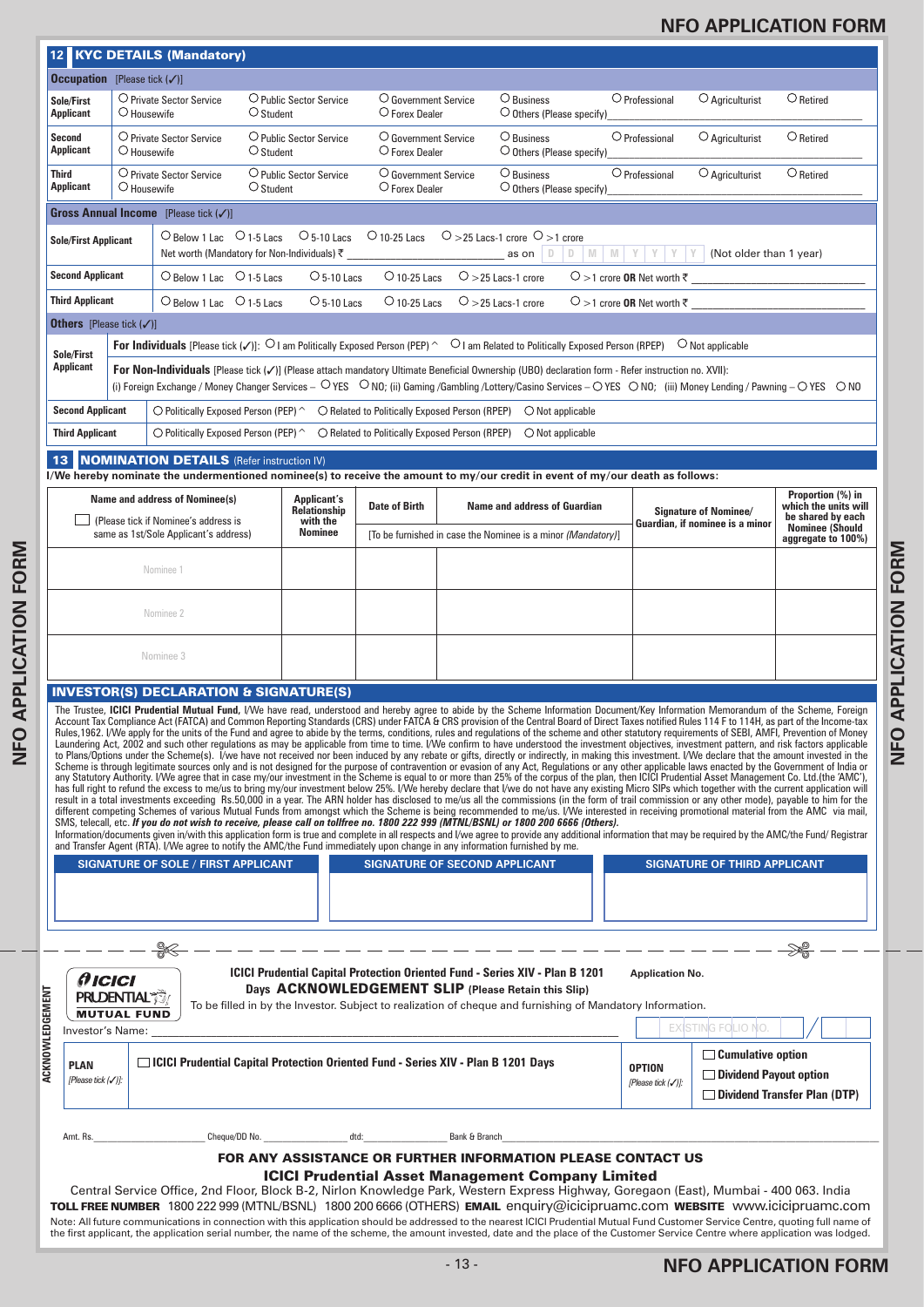# **THIS PAGE HAS BEEN LEFT INTENTIONALLY BLANK**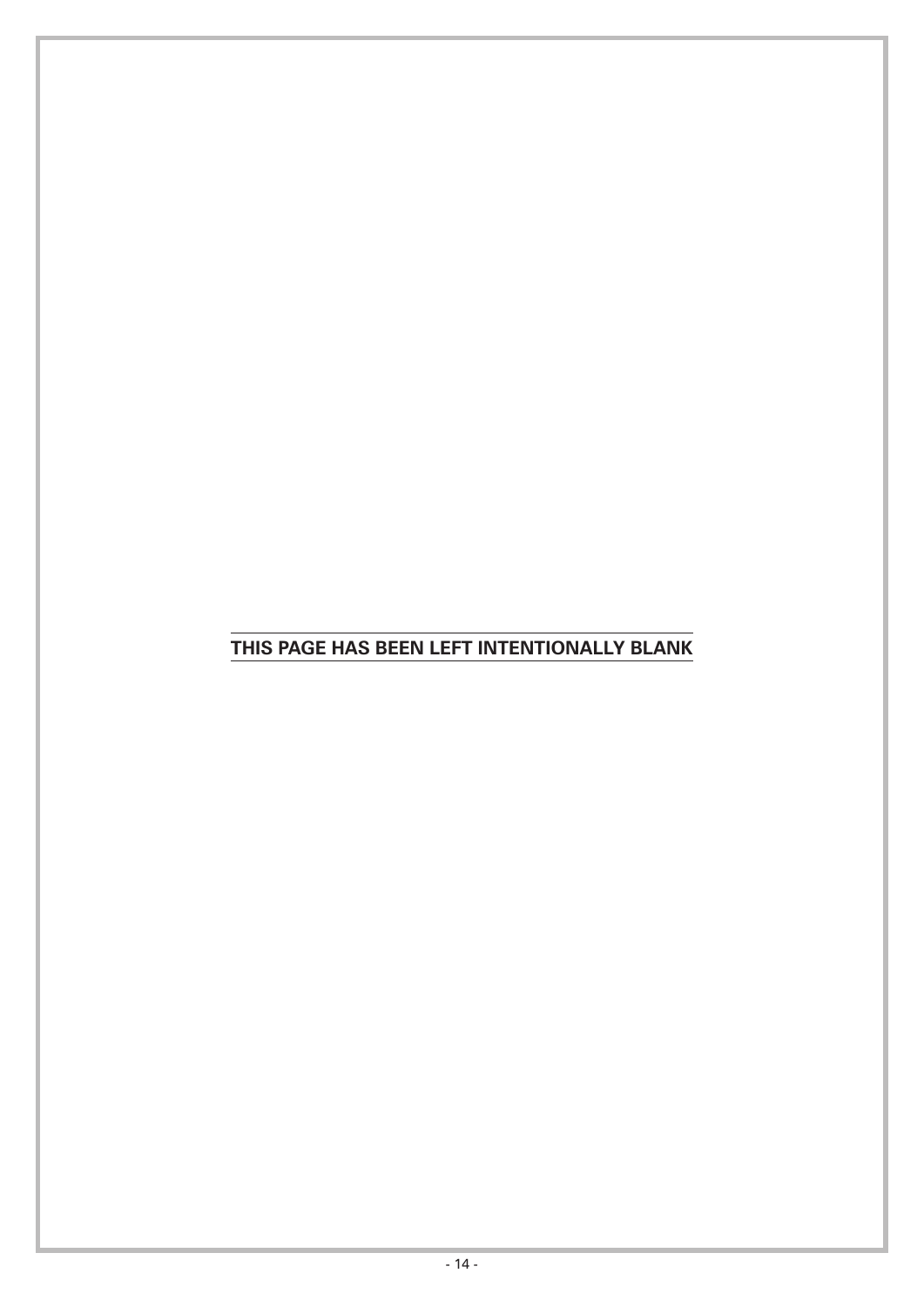| <b>AICICI</b>      |  |
|--------------------|--|
| <b>PRUDENTIAL</b>  |  |
| <b>MUTUAL FUND</b> |  |

**NFO APPLICATION FORM**

Date:

NFO APPLICATION FORM

### **Declaration of Ultimate Beneficial Ownership [UBO]**

(Mandatory for Non-individual Applicant/Investor)

filled in BLOCK LETTERS (Bleese strike off costion(s) that is (are not condizable)

|                                                                                                                                                                                                                                                                                                                                                                                                                                                                                                                                                                                                                                                                                                                                                                                                                                                                                                                                                                                                                                                             |                                                                                                                                                                                                                                                         |             |  |  |  |             | TO be fined in BLOCK LETTERS (Flease strike on section(s) that is/are not applicable) |  |  |                                         |  |  |                   |                      |                   |  |                                                  |  |  |
|-------------------------------------------------------------------------------------------------------------------------------------------------------------------------------------------------------------------------------------------------------------------------------------------------------------------------------------------------------------------------------------------------------------------------------------------------------------------------------------------------------------------------------------------------------------------------------------------------------------------------------------------------------------------------------------------------------------------------------------------------------------------------------------------------------------------------------------------------------------------------------------------------------------------------------------------------------------------------------------------------------------------------------------------------------------|---------------------------------------------------------------------------------------------------------------------------------------------------------------------------------------------------------------------------------------------------------|-------------|--|--|--|-------------|---------------------------------------------------------------------------------------|--|--|-----------------------------------------|--|--|-------------------|----------------------|-------------------|--|--------------------------------------------------|--|--|
|                                                                                                                                                                                                                                                                                                                                                                                                                                                                                                                                                                                                                                                                                                                                                                                                                                                                                                                                                                                                                                                             | Part I: Applicant/Investor details:                                                                                                                                                                                                                     |             |  |  |  |             |                                                                                       |  |  |                                         |  |  |                   |                      |                   |  |                                                  |  |  |
|                                                                                                                                                                                                                                                                                                                                                                                                                                                                                                                                                                                                                                                                                                                                                                                                                                                                                                                                                                                                                                                             | <b>Investor Name:</b>                                                                                                                                                                                                                                   |             |  |  |  |             |                                                                                       |  |  |                                         |  |  |                   |                      |                   |  |                                                  |  |  |
|                                                                                                                                                                                                                                                                                                                                                                                                                                                                                                                                                                                                                                                                                                                                                                                                                                                                                                                                                                                                                                                             |                                                                                                                                                                                                                                                         |             |  |  |  |             |                                                                                       |  |  |                                         |  |  |                   |                      |                   |  |                                                  |  |  |
| PAN:                                                                                                                                                                                                                                                                                                                                                                                                                                                                                                                                                                                                                                                                                                                                                                                                                                                                                                                                                                                                                                                        |                                                                                                                                                                                                                                                         |             |  |  |  |             |                                                                                       |  |  |                                         |  |  |                   |                      |                   |  |                                                  |  |  |
|                                                                                                                                                                                                                                                                                                                                                                                                                                                                                                                                                                                                                                                                                                                                                                                                                                                                                                                                                                                                                                                             |                                                                                                                                                                                                                                                         |             |  |  |  |             |                                                                                       |  |  |                                         |  |  |                   |                      |                   |  |                                                  |  |  |
|                                                                                                                                                                                                                                                                                                                                                                                                                                                                                                                                                                                                                                                                                                                                                                                                                                                                                                                                                                                                                                                             | Part II: Listed Company / its subsidiary company                                                                                                                                                                                                        |             |  |  |  |             |                                                                                       |  |  |                                         |  |  |                   |                      |                   |  |                                                  |  |  |
| (i)                                                                                                                                                                                                                                                                                                                                                                                                                                                                                                                                                                                                                                                                                                                                                                                                                                                                                                                                                                                                                                                         | I/We hereby declare that:                                                                                                                                                                                                                               |             |  |  |  |             |                                                                                       |  |  |                                         |  |  |                   |                      |                   |  |                                                  |  |  |
|                                                                                                                                                                                                                                                                                                                                                                                                                                                                                                                                                                                                                                                                                                                                                                                                                                                                                                                                                                                                                                                             | Our company is a Listed Company, listed on recognized stock exchange in India                                                                                                                                                                           |             |  |  |  |             |                                                                                       |  |  |                                         |  |  |                   |                      |                   |  |                                                  |  |  |
|                                                                                                                                                                                                                                                                                                                                                                                                                                                                                                                                                                                                                                                                                                                                                                                                                                                                                                                                                                                                                                                             | Our company is a subsidiary of the Listed Company                                                                                                                                                                                                       |             |  |  |  |             |                                                                                       |  |  |                                         |  |  |                   |                      |                   |  |                                                  |  |  |
|                                                                                                                                                                                                                                                                                                                                                                                                                                                                                                                                                                                                                                                                                                                                                                                                                                                                                                                                                                                                                                                             | Our company is controlled by a Listed Company                                                                                                                                                                                                           |             |  |  |  |             |                                                                                       |  |  |                                         |  |  |                   |                      |                   |  |                                                  |  |  |
|                                                                                                                                                                                                                                                                                                                                                                                                                                                                                                                                                                                                                                                                                                                                                                                                                                                                                                                                                                                                                                                             | None of the above                                                                                                                                                                                                                                       |             |  |  |  |             |                                                                                       |  |  |                                         |  |  |                   |                      |                   |  |                                                  |  |  |
| (ii)                                                                                                                                                                                                                                                                                                                                                                                                                                                                                                                                                                                                                                                                                                                                                                                                                                                                                                                                                                                                                                                        | Details of Listed Company ^                                                                                                                                                                                                                             |             |  |  |  |             |                                                                                       |  |  |                                         |  |  |                   |                      |                   |  |                                                  |  |  |
|                                                                                                                                                                                                                                                                                                                                                                                                                                                                                                                                                                                                                                                                                                                                                                                                                                                                                                                                                                                                                                                             | Stock Exchange on which listed                                                                                                                                                                                                                          |             |  |  |  |             |                                                                                       |  |  |                                         |  |  |                   | Security ISIN        |                   |  |                                                  |  |  |
|                                                                                                                                                                                                                                                                                                                                                                                                                                                                                                                                                                                                                                                                                                                                                                                                                                                                                                                                                                                                                                                             | (Note: ^Details of holding/parent company should be provided where applicant/investor is a subsidiary of listed company)<br>If 'None of the above' option is selected, the following information [Part III] shall be provided mandatorily as applicable |             |  |  |  |             |                                                                                       |  |  |                                         |  |  |                   |                      |                   |  |                                                  |  |  |
|                                                                                                                                                                                                                                                                                                                                                                                                                                                                                                                                                                                                                                                                                                                                                                                                                                                                                                                                                                                                                                                             | Part III: Individuals other than Listed Company / its subsidiary company                                                                                                                                                                                |             |  |  |  |             |                                                                                       |  |  |                                         |  |  |                   |                      |                   |  |                                                  |  |  |
| (i)                                                                                                                                                                                                                                                                                                                                                                                                                                                                                                                                                                                                                                                                                                                                                                                                                                                                                                                                                                                                                                                         | Category [tick $(\checkmark)$ applicable category]:                                                                                                                                                                                                     |             |  |  |  |             |                                                                                       |  |  |                                         |  |  |                   |                      |                   |  |                                                  |  |  |
|                                                                                                                                                                                                                                                                                                                                                                                                                                                                                                                                                                                                                                                                                                                                                                                                                                                                                                                                                                                                                                                             | <b>Unlisted Company</b>                                                                                                                                                                                                                                 |             |  |  |  |             |                                                                                       |  |  |                                         |  |  |                   |                      |                   |  |                                                  |  |  |
|                                                                                                                                                                                                                                                                                                                                                                                                                                                                                                                                                                                                                                                                                                                                                                                                                                                                                                                                                                                                                                                             | Partnership Firm / Limited Liability Partnership Company<br>Unincorporated association / body of individuals<br><b>Public Charitable Trust</b><br><b>Religious Trust</b>                                                                                |             |  |  |  |             |                                                                                       |  |  |                                         |  |  |                   |                      |                   |  |                                                  |  |  |
|                                                                                                                                                                                                                                                                                                                                                                                                                                                                                                                                                                                                                                                                                                                                                                                                                                                                                                                                                                                                                                                             | [please specify]<br><b>Private Trust</b><br>Trust created by a Will                                                                                                                                                                                     |             |  |  |  |             |                                                                                       |  |  |                                         |  |  |                   |                      |                   |  |                                                  |  |  |
|                                                                                                                                                                                                                                                                                                                                                                                                                                                                                                                                                                                                                                                                                                                                                                                                                                                                                                                                                                                                                                                             | <b>Details of Ultimate Beneficiary Owners*:</b>                                                                                                                                                                                                         |             |  |  |  |             |                                                                                       |  |  |                                         |  |  |                   |                      |                   |  |                                                  |  |  |
| Sr.                                                                                                                                                                                                                                                                                                                                                                                                                                                                                                                                                                                                                                                                                                                                                                                                                                                                                                                                                                                                                                                         | Name of UBO                                                                                                                                                                                                                                             |             |  |  |  |             | PAN or any other                                                                      |  |  | Position / Designation                  |  |  | Applicable Period |                      | <b>UBO Code</b>   |  | KYC (Yes/No)                                     |  |  |
| No.                                                                                                                                                                                                                                                                                                                                                                                                                                                                                                                                                                                                                                                                                                                                                                                                                                                                                                                                                                                                                                                         |                                                                                                                                                                                                                                                         | [Mandatory] |  |  |  | [Mandatory] | valid ID proof for<br>those where PAN is<br>not applicable #                          |  |  | [to be provided<br>wherever applicable] |  |  |                   | [Refer instructions] | [Mandatory]<br>E1 |  | [Please attached KYC<br>acknowledgement<br>copy] |  |  |
|                                                                                                                                                                                                                                                                                                                                                                                                                                                                                                                                                                                                                                                                                                                                                                                                                                                                                                                                                                                                                                                             |                                                                                                                                                                                                                                                         |             |  |  |  |             |                                                                                       |  |  |                                         |  |  |                   |                      |                   |  |                                                  |  |  |
|                                                                                                                                                                                                                                                                                                                                                                                                                                                                                                                                                                                                                                                                                                                                                                                                                                                                                                                                                                                                                                                             |                                                                                                                                                                                                                                                         |             |  |  |  |             |                                                                                       |  |  |                                         |  |  |                   |                      |                   |  |                                                  |  |  |
|                                                                                                                                                                                                                                                                                                                                                                                                                                                                                                                                                                                                                                                                                                                                                                                                                                                                                                                                                                                                                                                             |                                                                                                                                                                                                                                                         |             |  |  |  |             |                                                                                       |  |  |                                         |  |  |                   |                      |                   |  |                                                  |  |  |
|                                                                                                                                                                                                                                                                                                                                                                                                                                                                                                                                                                                                                                                                                                                                                                                                                                                                                                                                                                                                                                                             |                                                                                                                                                                                                                                                         |             |  |  |  |             |                                                                                       |  |  |                                         |  |  |                   |                      |                   |  |                                                  |  |  |
|                                                                                                                                                                                                                                                                                                                                                                                                                                                                                                                                                                                                                                                                                                                                                                                                                                                                                                                                                                                                                                                             |                                                                                                                                                                                                                                                         |             |  |  |  |             |                                                                                       |  |  |                                         |  |  |                   |                      |                   |  |                                                  |  |  |
|                                                                                                                                                                                                                                                                                                                                                                                                                                                                                                                                                                                                                                                                                                                                                                                                                                                                                                                                                                                                                                                             |                                                                                                                                                                                                                                                         |             |  |  |  |             |                                                                                       |  |  |                                         |  |  |                   |                      |                   |  |                                                  |  |  |
|                                                                                                                                                                                                                                                                                                                                                                                                                                                                                                                                                                                                                                                                                                                                                                                                                                                                                                                                                                                                                                                             |                                                                                                                                                                                                                                                         |             |  |  |  |             |                                                                                       |  |  |                                         |  |  |                   |                      |                   |  |                                                  |  |  |
|                                                                                                                                                                                                                                                                                                                                                                                                                                                                                                                                                                                                                                                                                                                                                                                                                                                                                                                                                                                                                                                             |                                                                                                                                                                                                                                                         |             |  |  |  |             |                                                                                       |  |  |                                         |  |  |                   |                      |                   |  |                                                  |  |  |
|                                                                                                                                                                                                                                                                                                                                                                                                                                                                                                                                                                                                                                                                                                                                                                                                                                                                                                                                                                                                                                                             |                                                                                                                                                                                                                                                         |             |  |  |  |             |                                                                                       |  |  |                                         |  |  |                   |                      |                   |  |                                                  |  |  |
|                                                                                                                                                                                                                                                                                                                                                                                                                                                                                                                                                                                                                                                                                                                                                                                                                                                                                                                                                                                                                                                             |                                                                                                                                                                                                                                                         |             |  |  |  |             |                                                                                       |  |  |                                         |  |  |                   |                      |                   |  |                                                  |  |  |
|                                                                                                                                                                                                                                                                                                                                                                                                                                                                                                                                                                                                                                                                                                                                                                                                                                                                                                                                                                                                                                                             | * If the given rows are not sufficient, applicant/investor can submit multiple declarations covering all Ultimate Beneficial Owners                                                                                                                     |             |  |  |  |             |                                                                                       |  |  |                                         |  |  |                   |                      |                   |  |                                                  |  |  |
|                                                                                                                                                                                                                                                                                                                                                                                                                                                                                                                                                                                                                                                                                                                                                                                                                                                                                                                                                                                                                                                             | # Attached documents should be self-certified by the UBO and certified by the applicant/investor/authorized signatory (ies).                                                                                                                            |             |  |  |  |             |                                                                                       |  |  |                                         |  |  |                   |                      |                   |  |                                                  |  |  |
| <b>Part IV: Declaration</b><br>I/We acknowledge and confirm that the information provided above is/are true and correct to the best of my/our knowledge and belief. In case any of the above specified<br>information is found to be false or untrue or misleading or misrepresenting and/or the declaration is not provided, then the AMC/Trustee/Mutual Fund shall reserve the<br>right to reject the application and/or reverse the allotment of units and the AMC/Trustee/Mutual Fund shall not be liable for the same. I/We hereby authorize sharing of<br>the information furnished in this form with all SEBI Registered Intermediaries and they can rely on the same. In case the above information is not provided, it will be<br>presumed that applicant is the ultimate beneficial owner, with no declaration to submit. I/We also undertake to keep you informed in writing about any<br>changes/modification to the above information in future and also undertake to provide any other additional information as may be required at your end. |                                                                                                                                                                                                                                                         |             |  |  |  |             |                                                                                       |  |  |                                         |  |  |                   |                      |                   |  |                                                  |  |  |
|                                                                                                                                                                                                                                                                                                                                                                                                                                                                                                                                                                                                                                                                                                                                                                                                                                                                                                                                                                                                                                                             | Authorized Signatories [with Company/Trust/Firm/Body Corporate seal]                                                                                                                                                                                    |             |  |  |  |             |                                                                                       |  |  |                                         |  |  |                   |                      |                   |  |                                                  |  |  |
|                                                                                                                                                                                                                                                                                                                                                                                                                                                                                                                                                                                                                                                                                                                                                                                                                                                                                                                                                                                                                                                             |                                                                                                                                                                                                                                                         |             |  |  |  |             |                                                                                       |  |  |                                         |  |  |                   |                      |                   |  |                                                  |  |  |
|                                                                                                                                                                                                                                                                                                                                                                                                                                                                                                                                                                                                                                                                                                                                                                                                                                                                                                                                                                                                                                                             |                                                                                                                                                                                                                                                         |             |  |  |  |             |                                                                                       |  |  |                                         |  |  |                   |                      |                   |  |                                                  |  |  |
| Place:                                                                                                                                                                                                                                                                                                                                                                                                                                                                                                                                                                                                                                                                                                                                                                                                                                                                                                                                                                                                                                                      |                                                                                                                                                                                                                                                         |             |  |  |  |             |                                                                                       |  |  |                                         |  |  |                   |                      |                   |  |                                                  |  |  |

**NFO APPLICATION FORM**

**NFO APPLICATION FORM**